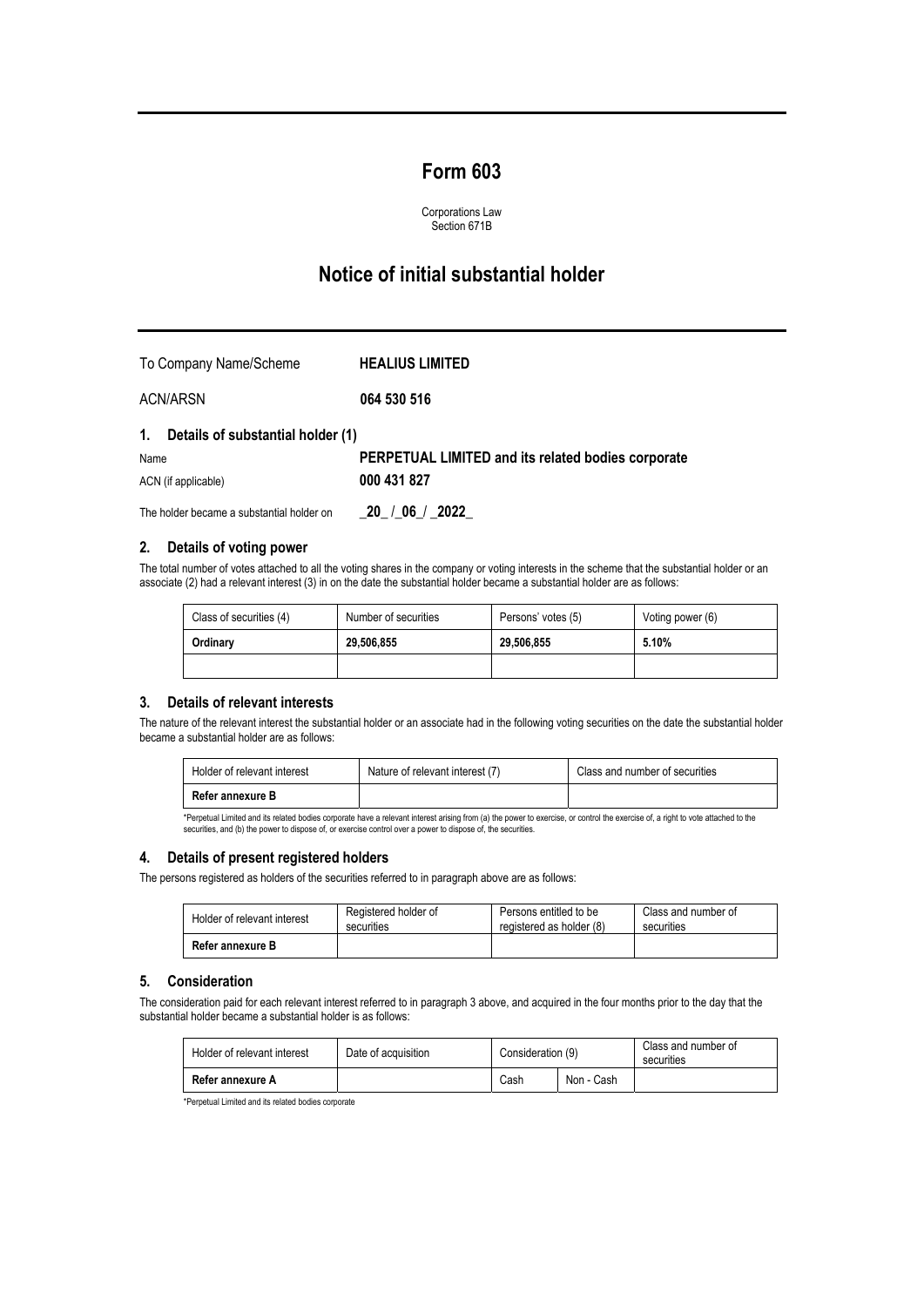#### **6. Associates**

The reasons the persons named in paragraph 3 above are associates of the substantial holder are as follows:

| Name and ACN (if applicable)                   | Nature of association                         |
|------------------------------------------------|-----------------------------------------------|
| Perpetual Investment Management Limited (PIML) | Related bodies corporate of Perpetual Limited |
| Perpetual Trustee Company Limited (PTCo)       | Related bodies corporate of Perpetual Limited |

### **7. Addresses**

The addresses of persons named in this form are as follows:

| Name                                           | Address                             |
|------------------------------------------------|-------------------------------------|
| Perpetual Limited                              | 18/123 Pitt Street Sydney, NSW 2000 |
| Perpetual Investment Management Limited (PIML) | 18/123 Pitt Street Sydney, NSW 2000 |
| Perpetual Trustee Company Limited (PTCo)       | 18/123 Pitt Street Sydney, NSW 2000 |

Sylvie Rimano

**Signature** 

Print name **Sylvie Dimarco** Capacity **COMPANY SECRETARY**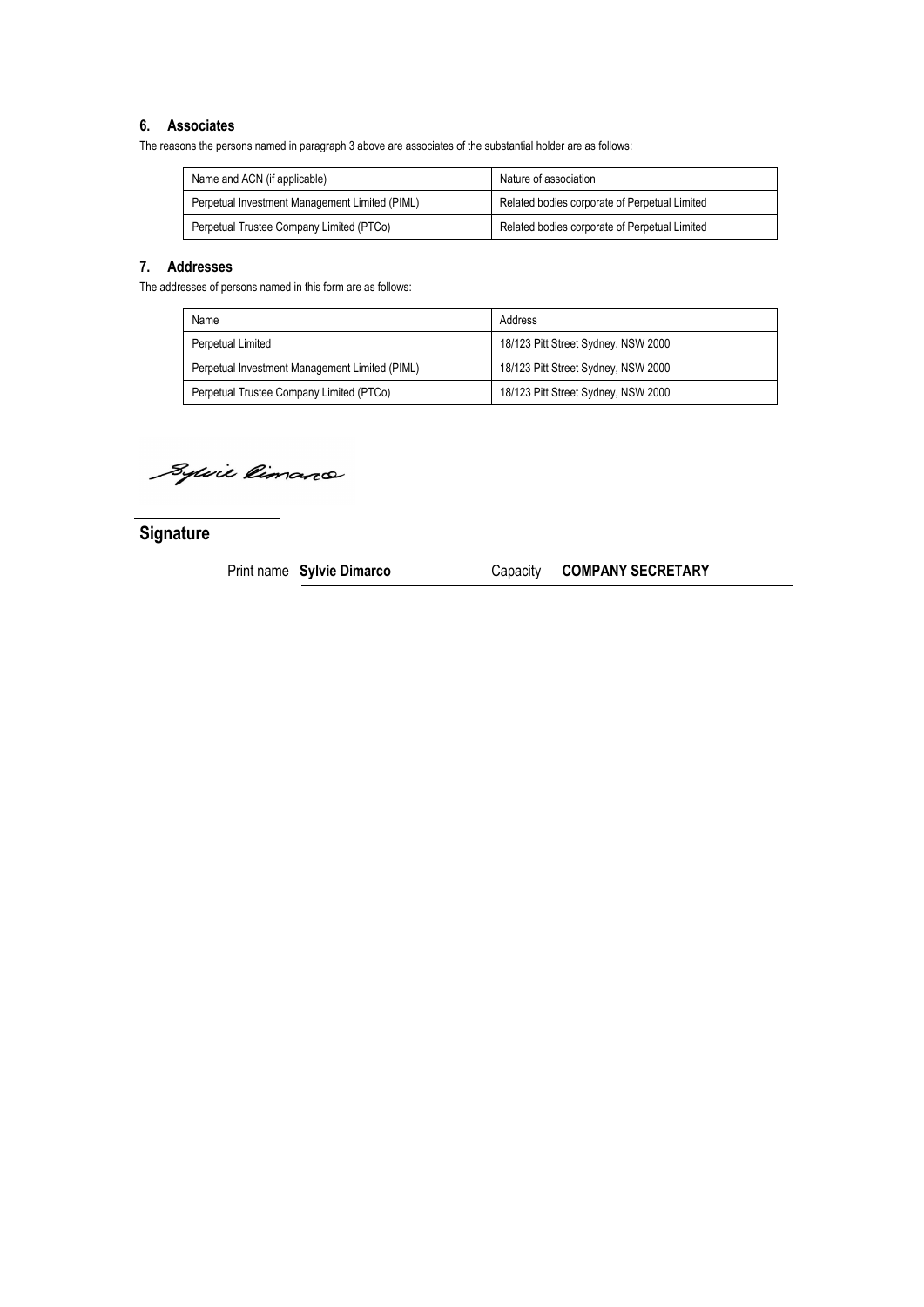### **ANNEXURE A**

### CHANGES IN RELEVANT INTERESTS

|                                                       |            | Nature of |              | <b>Consideration</b> | Class (Ordinary) and # Person's vote |          |
|-------------------------------------------------------|------------|-----------|--------------|----------------------|--------------------------------------|----------|
| Person whose relevant interest changed<br><b>Date</b> |            | Change    | <b>Price</b> | (Cash)               | of securities affected               | affected |
| <b>HSBC Custody Nominees (Australia) Limited</b>      | 21-Feb-22  | Purchase  | 4.24         | 2,121,642            | 500,000                              | 500,000  |
| <b>HSBC Custody Nominees (Australia) Limited</b>      | 22-Feb-22  | Purchase  | 4.11         | 1,074,604            | 261,186                              | 261,186  |
| HSBC Custody Nominees (Australia) Limited             | 22-Feb-22  | Purchase  | 4.15         | 2,075,703            | 500,000                              | 500,000  |
| <b>HSBC Custody Nominees (Australia) Limited</b>      | 22-Feb-22  | Purchase  | 4.11         | 180,265              | 43,814                               | 43,814   |
| <b>HSBC Custody Nominees (Australia) Limited</b>      | 2-Mar-22   | Purchase  | 4.38         | 2,192,247            | 500,000                              | 500,000  |
| HSBC Custody Nominees (Australia) Limited             | 8-Mar-22   | Purchase  | 4.12         | 1,030,757            | 250,000                              | 250,000  |
| <b>HSBC Custody Nominees (Australia) Limited</b>      | 22-Apr-22  | Purchase  | 4.57         | 2,744,005            | 600,000                              | 600,000  |
| <b>HSBC Custody Nominees (Australia) Limited</b>      | 26-Apr-22  | Purchase  | 4.55         | 1,815,431            | 398,249                              | 398,249  |
| <b>HSBC Custody Nominees (Australia) Limited</b>      | 27-Apr-22  | Purchase  | 4.49         | 125,810              | 27,983                               | 27,983   |
| <b>HSBC Custody Nominees (Australia) Limited</b>      | 28-Apr-22  | Purchase  | 4.46         | 161,334              | 36,162                               | 36,162   |
| <b>HSBC Custody Nominees (Australia) Limited</b>      | $2-May-22$ | Purchase  | 4.33         | 1,082,865            | 250,000                              | 250,000  |
| <b>HSBC Custody Nominees (Australia) Limited</b>      | 3-May-22   | Purchase  | 4.28         | 579,586              | 135,163                              | 135,163  |
| <b>HSBC Custody Nominees (Australia) Limited</b>      | 3-May-22   | Purchase  | 4.28         | 289,791              | 67,581                               | 67,581   |
| <b>HSBC Custody Nominees (Australia) Limited</b>      | 4-May-22   | Purchase  | 4.35         | 1,307,749            | 300,000                              | 300,000  |
| <b>HSBC Custody Nominees (Australia) Limited</b>      | 5-May-22   | Purchase  | 4.34         | 205,291              | 47,271                               | 47,271   |
| <b>HSBC Custody Nominees (Australia) Limited</b>      | 5-May-22   | Purchase  | 4.34         | 809,803              | 186,468                              | 186,468  |
| <b>HSBC Custody Nominees (Australia) Limited</b>      | 5-May-22   | Purchase  | 4.34         | 1,144,386            | 263,510                              | 263,510  |
| <b>HSBC Custody Nominees (Australia) Limited</b>      | 6-May-22   | Purchase  | 4.30         | 95,712               | 22,242                               | 22,242   |
| <b>HSBC Custody Nominees (Australia) Limited</b>      | 6-May-22   | Purchase  | 4.30         | 628,683              | 146,096                              | 146,096  |
| <b>HSBC Custody Nominees (Australia) Limited</b>      | 6-May-22   | Purchase  | 4.30         | 301,767              | 70,126                               | 70,126   |
| <b>HSBC Custody Nominees (Australia) Limited</b>      | 6-May-22   | Purchase  | 4.30         | 532,975              | 123,855                              | 123,855  |
| <b>HSBC Custody Nominees (Australia) Limited</b>      | 9-May-22   | Purchase  | 4.22         | 321,111              | 76,064                               | 76,064   |
| <b>HSBC Custody Nominees (Australia) Limited</b>      | 9-May-22   | Purchase  | 4.22         | 1,224,262            | 290,000                              | 290,000  |
| HSBC Custody Nominees (Australia) Limited             | 9-May-22   | Sale      | 4.22         | 429,635              | 102,090                              | 102,090  |
| <b>HSBC Custody Nominees (Australia) Limited</b>      | 9-May-22   | Purchase  | 4.22         | 1,688,637            | 400,000                              | 400,000  |
| <b>HSBC Custody Nominees (Australia) Limited</b>      | 9-May-22   | Purchase  | 4.22         | 1,789,686            | 423,936                              | 423,936  |
| HSBC Custody Nominees (Australia) Limited             | 10-May-22  | Purchase  | 4.12         | 50,868               | 12,337                               | 12,337   |
| <b>HSBC Custody Nominees (Australia) Limited</b>      | 10-May-22  | Purchase  | 4.12         | 80,031               | 19,410                               | 19,410   |
| <b>HSBC Custody Nominees (Australia) Limited</b>      | 10-May-22  | Purchase  | 4.12         | 282,600              | 68,539                               | 68,539   |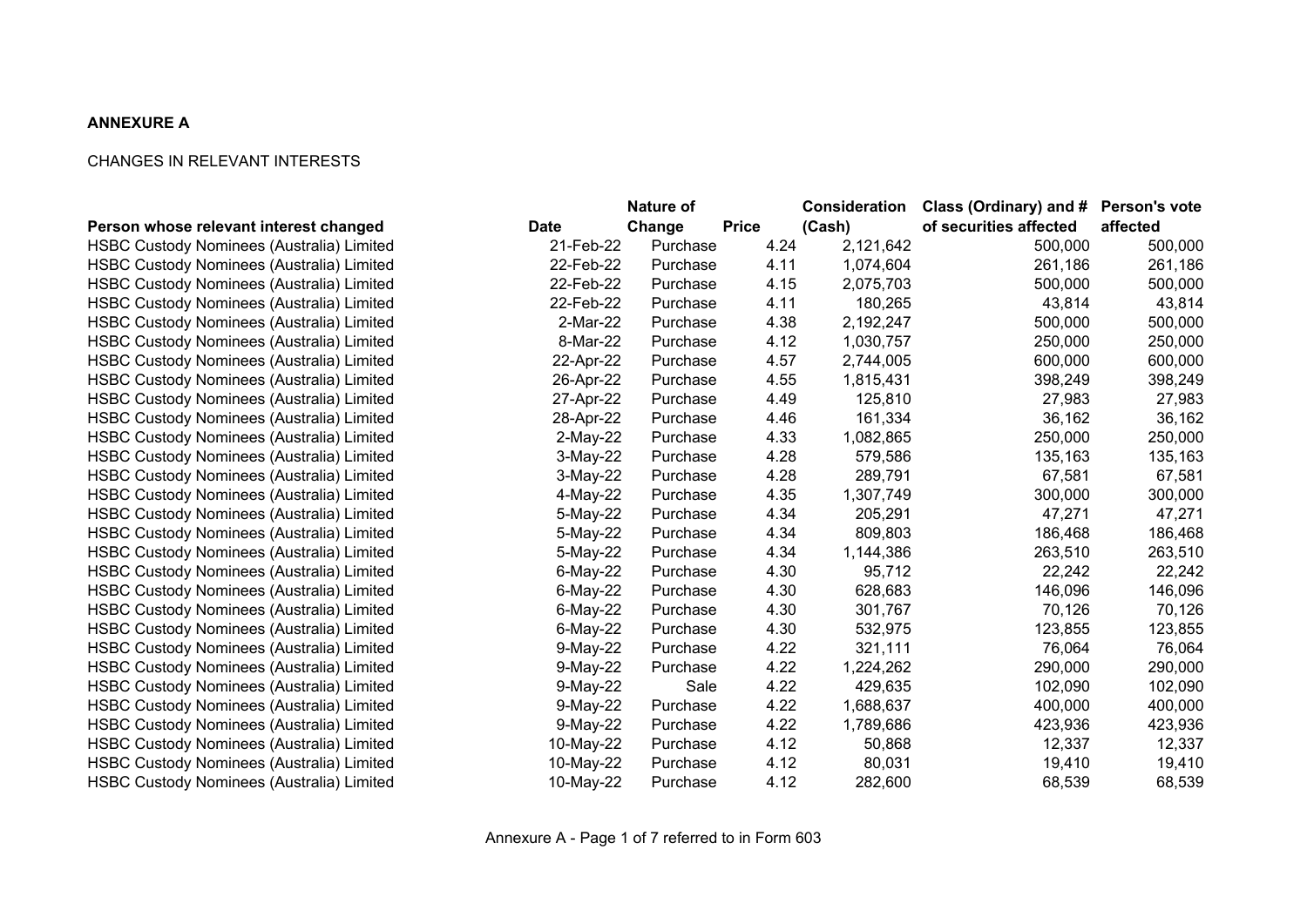| <b>HSBC Custody Nominees (Australia) Limited</b> | 10-May-22 | Purchase | 4.12 | 333,463   | 80,875  | 80,875  |
|--------------------------------------------------|-----------|----------|------|-----------|---------|---------|
| <b>HSBC Custody Nominees (Australia) Limited</b> | 11-May-22 | Purchase | 4.00 | 305,171   | 76,200  | 76,200  |
| <b>HSBC Custody Nominees (Australia) Limited</b> | 11-May-22 | Purchase | 3.99 | 479,462   | 120,000 | 120,000 |
| <b>HSBC Custody Nominees (Australia) Limited</b> | 11-May-22 | Purchase | 4.00 | 480,584   | 120,000 | 120,000 |
| <b>HSBC Custody Nominees (Australia) Limited</b> | 11-May-22 | Purchase | 4.00 | 1,697,264 | 423,800 | 423,800 |
| HSBC Custody Nominees (Australia) Limited        | 11-May-22 | Purchase | 3.96 | 1,984,763 | 500,000 | 500,000 |
| <b>HSBC Custody Nominees (Australia) Limited</b> | 12-May-22 | Purchase | 4.05 | 1,013,640 | 250,000 | 250,000 |
| National Nominees Pty Ltd                        | 31-May-22 | Purchase | 4.29 | 1,396,560 | 325,000 | 325,000 |
| National Nominees Pty Ltd                        | 1-Jun-22  | Purchase | 4.30 | 222,328   | 51,648  | 51,648  |
| HSBC Custody Nominees (Australia) Limited        | 3-Jun-22  | Purchase | 3.83 | 601,415   | 156,891 | 156,891 |
| <b>HSBC Custody Nominees (Australia) Limited</b> | 3-Jun-22  | Sale     | 3.80 | 40,129    | 10,566  | 10,566  |
| <b>HSBC Custody Nominees (Australia) Limited</b> | 3-Jun-22  | Sale     | 3.82 | 229,035   | 60,078  | 60,078  |
| HSBC Custody Nominees (Australia) Limited        | 3-Jun-22  | Sale     | 3.84 | 166,170   | 43,292  | 43,292  |
| <b>HSBC Custody Nominees (Australia) Limited</b> | 3-Jun-22  | Sale     | 3.82 | 121,932   | 32,011  | 32,011  |
| National Nominees Pty Ltd                        | 3-Jun-22  | Purchase | 3.82 | 24,195    | 6,335   | 6,335   |
| <b>HSBC Custody Nominees (Australia) Limited</b> | 3-Jun-22  | Purchase | 3.82 | 357,725   | 93,665  | 93,665  |
| <b>HSBC Custody Nominees (Australia) Limited</b> | 3-Jun-22  | Purchase | 3.83 | 3,231,917 | 843,109 | 843,109 |
| <b>HSBC Custody Nominees (Australia) Limited</b> | 3-Jun-22  | Purchase | 3.97 | 512,414   | 129,075 | 129,075 |
| HSBC Custody Nominees (Australia) Limited        | 3-Jun-22  | Purchase | 3.95 | 255,292   | 64,537  | 64,537  |
| <b>HSBC Custody Nominees (Australia) Limited</b> | 3-Jun-22  | Purchase | 3.95 | 255,092   | 64,537  | 64,537  |
| <b>HSBC Custody Nominees (Australia) Limited</b> | 3-Jun-22  | Purchase | 3.90 | 423,315   | 108,423 | 108,423 |
| <b>HSBC Custody Nominees (Australia) Limited</b> | 3-Jun-22  | Purchase | 3.89 | 916,204   | 235,420 | 235,420 |
| <b>HSBC Custody Nominees (Australia) Limited</b> | 3-Jun-22  | Purchase | 3.97 | 137,466   | 34,627  | 34,627  |
| HSBC Custody Nominees (Australia) Limited        | 3-Jun-22  | Purchase | 3.95 | 68,490    | 17,314  | 17,314  |
| <b>HSBC Custody Nominees (Australia) Limited</b> | 3-Jun-22  | Purchase | 3.95 | 68,436    | 17,314  | 17,314  |
| <b>HSBC Custody Nominees (Australia) Limited</b> | 3-Jun-22  | Purchase | 3.90 | 113,564   | 29,087  | 29,087  |
| <b>HSBC Custody Nominees (Australia) Limited</b> | 3-Jun-22  | Purchase | 3.89 | 245,128   | 62,986  | 62,986  |
| <b>UBS Nominees Pty Ltd</b>                      | 3-Jun-22  | Purchase | 3.90 | 522,456   | 133,816 | 133,816 |
| <b>UBS Nominees Pty Ltd</b>                      | 3-Jun-22  | Purchase | 3.95 | 314,840   | 79,653  | 79,653  |
| <b>UBS Nominees Pty Ltd</b>                      | 3-Jun-22  | Purchase | 3.89 | 1,127,722 | 289,770 | 289,770 |
| <b>UBS Nominees Pty Ltd</b>                      | 3-Jun-22  | Purchase | 3.97 | 632,424   | 159,305 | 159,305 |
| <b>UBS Nominees Pty Ltd</b>                      | 3-Jun-22  | Purchase | 3.95 | 315,087   | 79,653  | 79,653  |
| <b>HSBC Custody Nominees (Australia) Limited</b> | 3-Jun-22  | Purchase | 3.97 | 6,642     | 1,673   | 1,673   |
| HSBC Custody Nominees (Australia) Limited        | 3-Jun-22  | Purchase | 3.95 | 3,307     | 836     | 836     |
| <b>HSBC Custody Nominees (Australia) Limited</b> | 3-Jun-22  | Purchase | 3.95 | 3,304     | 836     | 836     |
| <b>HSBC Custody Nominees (Australia) Limited</b> | 3-Jun-22  | Purchase | 3.90 | 5,486     | 1,405   | 1,405   |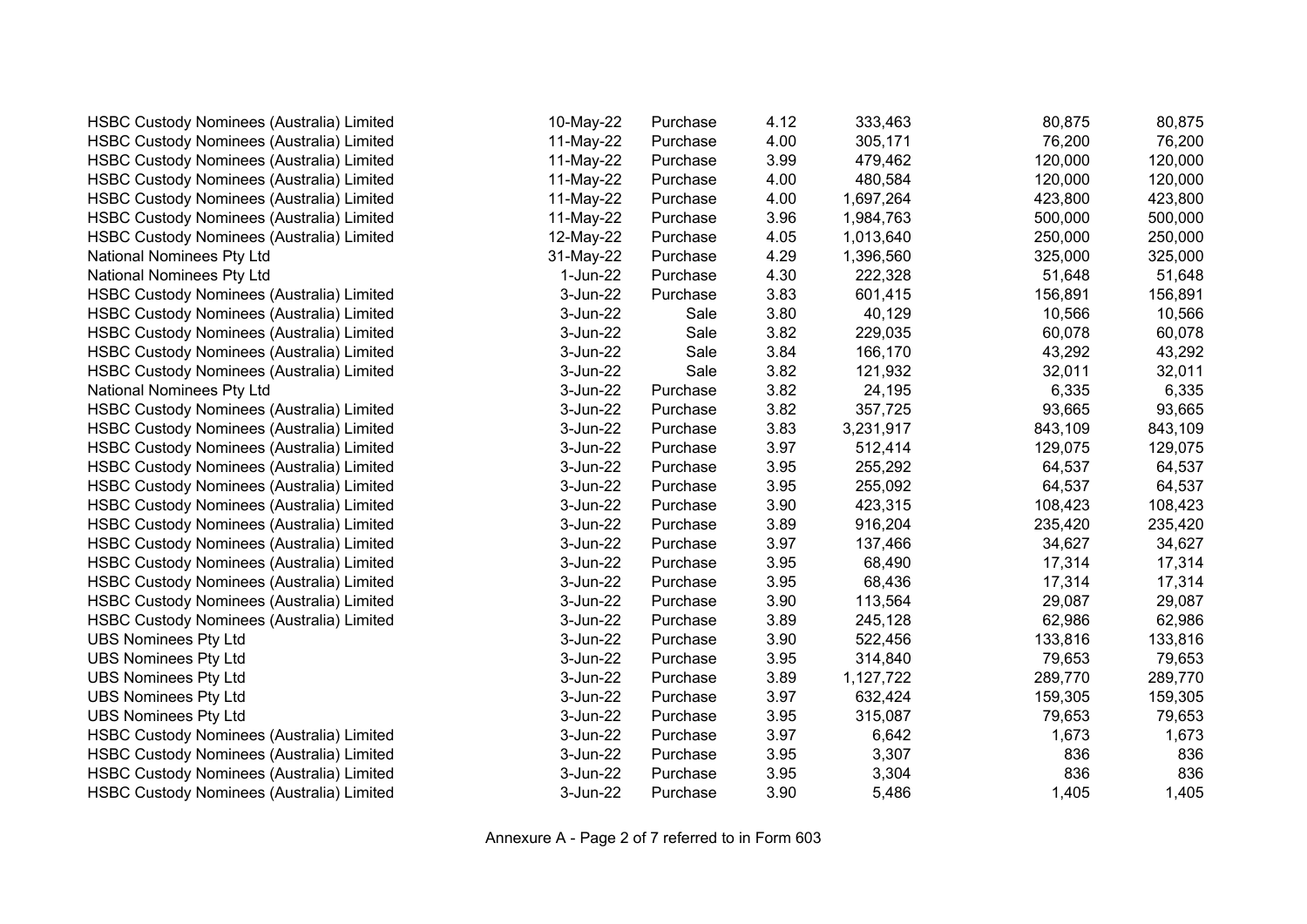| <b>HSBC Custody Nominees (Australia) Limited</b> | 3-Jun-22 | Purchase | 3.89 | 11,839    | 3,042   | 3,042   |
|--------------------------------------------------|----------|----------|------|-----------|---------|---------|
| <b>Citicorp Nominees Pty Ltd</b>                 | 3-Jun-22 | Purchase | 3.95 | 4,593     | 1,162   | 1,162   |
| <b>Citicorp Nominees Pty Ltd</b>                 | 3-Jun-22 | Purchase | 3.89 | 16,458    | 4,229   | 4,229   |
| <b>Citicorp Nominees Pty Ltd</b>                 | 3-Jun-22 | Purchase | 3.97 | 9,230     | 2,325   | 2,325   |
| <b>Citicorp Nominees Pty Ltd</b>                 | 3-Jun-22 | Purchase | 3.90 | 7,625     | 1,953   | 1,953   |
| <b>Citicorp Nominees Pty Ltd</b>                 | 3-Jun-22 | Purchase | 3.95 | 4,601     | 1,163   | 1,163   |
| <b>HSBC Custody Nominees (Australia) Limited</b> | 3-Jun-22 | Purchase | 3.97 | 13,414    | 3,379   | 3,379   |
| <b>HSBC Custody Nominees (Australia) Limited</b> | 3-Jun-22 | Purchase | 3.95 | 6,685     | 1,690   | 1,690   |
| HSBC Custody Nominees (Australia) Limited        | 3-Jun-22 | Purchase | 3.95 | 6,680     | 1,690   | 1,690   |
| HSBC Custody Nominees (Australia) Limited        | 3-Jun-22 | Purchase | 3.90 | 11,080    | 2,838   | 2,838   |
| <b>HSBC Custody Nominees (Australia) Limited</b> | 3-Jun-22 | Purchase | 3.89 | 23,923    | 6,147   | 6,147   |
| <b>HSBC Custody Nominees (Australia) Limited</b> | 3-Jun-22 | Purchase | 3.97 | 349,462   | 88,028  | 88,028  |
| HSBC Custody Nominees (Australia) Limited        | 3-Jun-22 | Purchase | 3.95 | 174,108   | 44,014  | 44,014  |
| <b>HSBC Custody Nominees (Australia) Limited</b> | 3-Jun-22 | Purchase | 3.95 | 173,972   | 44,014  | 44,014  |
| <b>HSBC Custody Nominees (Australia) Limited</b> | 3-Jun-22 | Purchase | 3.90 | 288,699   | 73,944  | 73,944  |
| <b>Citicorp Nominees Pty Ltd</b>                 | 3-Jun-22 | Purchase | 3.97 | 160,138   | 40,338  | 40,338  |
| <b>Citicorp Nominees Pty Ltd</b>                 | 3-Jun-22 | Purchase | 3.95 | 79,783    | 20,169  | 20,169  |
| <b>Citicorp Nominees Pty Ltd</b>                 | 3-Jun-22 | Purchase | 3.95 | 79,721    | 20,169  | 20,169  |
| <b>Citicorp Nominees Pty Ltd</b>                 | 3-Jun-22 | Purchase | 3.90 | 132,293   | 33,884  | 33,884  |
| <b>Citicorp Nominees Pty Ltd</b>                 | 3-Jun-22 | Purchase | 3.89 | 285,556   | 73,374  | 73,374  |
| JPMorgan Nominees Australia Limited              | 3-Jun-22 | Purchase | 3.97 | 147,851   | 37,243  | 37,243  |
| JPMorgan Nominees Australia Limited              | 3-Jun-22 | Purchase | 3.95 | 73,660    | 18,621  | 18,621  |
| JPMorgan Nominees Australia Limited              | 3-Jun-22 | Purchase | 3.95 | 73,606    | 18,622  | 18,622  |
| JPMorgan Nominees Australia Limited              | 3-Jun-22 | Purchase | 3.90 | 122,142   | 31,284  | 31,284  |
| JPMorgan Nominees Australia Limited              | 3-Jun-22 | Purchase | 3.89 | 263,645   | 67,744  | 67,744  |
| National Nominees Pty Ltd                        | 3-Jun-22 | Purchase | 3.97 | 15,907    | 4,007   | 4,007   |
| National Nominees Pty Ltd                        | 3-Jun-22 | Purchase | 3.95 | 7,923     | 2,003   | 2,003   |
| National Nominees Pty Ltd                        | 3-Jun-22 | Purchase | 3.95 | 7,917     | 2,003   | 2,003   |
| National Nominees Pty Ltd                        | 3-Jun-22 | Purchase | 3.90 | 13,142    | 3,366   | 3,366   |
| National Nominees Pty Ltd                        | 3-Jun-22 | Purchase | 3.89 | 28,363    | 7,288   | 7,288   |
| <b>HSBC Custody Nominees (Australia) Limited</b> | 6-Jun-22 | Sale     | 3.70 | 626,676   | 169,839 | 169,839 |
| HSBC Custody Nominees (Australia) Limited        | 6-Jun-22 | Sale     | 3.76 | 281,240   | 75,060  | 75,060  |
| HSBC Custody Nominees (Australia) Limited        | 6-Jun-22 | Sale     | 3.80 | 166,548   | 43,903  | 43,903  |
| <b>HSBC Custody Nominees (Australia) Limited</b> | 6-Jun-22 | Purchase | 3.79 | 1,016,646 | 267,893 | 267,893 |
| <b>HSBC Custody Nominees (Australia) Limited</b> | 6-Jun-22 | Purchase | 3.79 | 269,784   | 71,090  | 71,090  |
| <b>UBS Nominees Pty Ltd</b>                      | 6-Jun-22 | Purchase | 3.79 | 1,244,236 | 327,867 | 327,867 |

Annexure A - Page 3 of 7 referred to in Form 603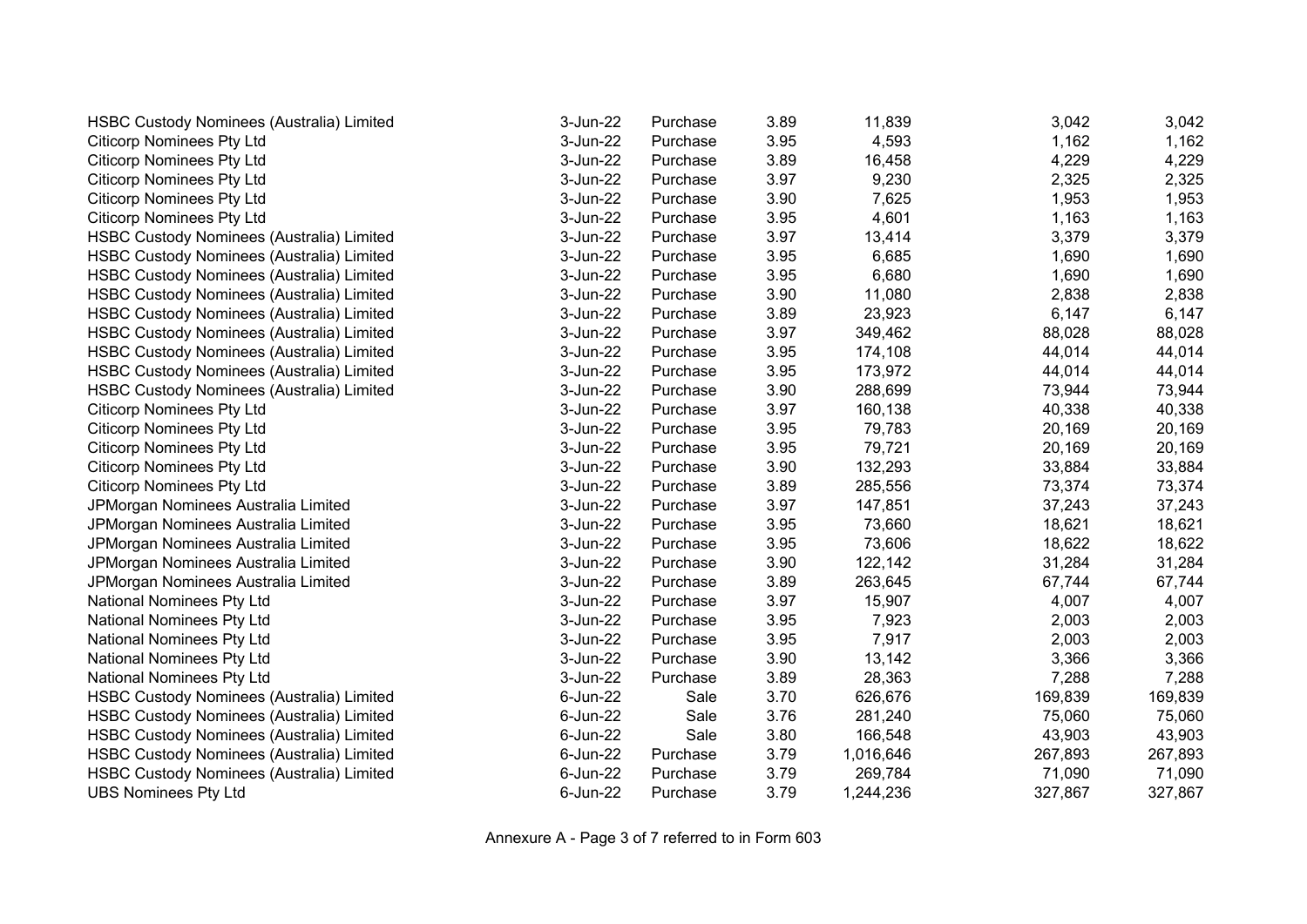| <b>HSBC Custody Nominees (Australia) Limited</b> | 6-Jun-22  | Purchase | 3.79 | 13,070    | 3,444   | 3,444   |
|--------------------------------------------------|-----------|----------|------|-----------|---------|---------|
| <b>Citicorp Nominees Pty Ltd</b>                 | 6-Jun-22  | Purchase | 3.79 | 18,159    | 4,785   | 4,785   |
| HSBC Custody Nominees (Australia) Limited        | 6-Jun-22  | Purchase | 3.79 | 26,405    | 6,958   | 6,958   |
| <b>Citicorp Nominees Pty Ltd</b>                 | 6-Jun-22  | Purchase | 3.79 | 315,982   | 83,264  | 83,264  |
| JPMorgan Nominees Australia Limited              | 6-Jun-22  | Purchase | 3.79 | 291,036   | 76,690  | 76,690  |
| National Nominees Pty Ltd                        | 6-Jun-22  | Purchase | 3.79 | 30,394    | 8,009   | 8,009   |
| <b>HSBC Custody Nominees (Australia) Limited</b> | 7-Jun-22  | Purchase | 3.74 | 292,953   | 78,230  | 78,230  |
| HSBC Custody Nominees (Australia) Limited        | 7-Jun-22  | Sale     | 3.80 | 6,018     | 1,588   | 1,588   |
| <b>HSBC Custody Nominees (Australia) Limited</b> | 7-Jun-22  | Purchase | 3.74 | 1,579,431 | 421,770 | 421,770 |
| <b>HSBC Custody Nominees (Australia) Limited</b> | 7-Jun-22  | Purchase | 3.74 | 1,000,827 | 267,435 | 267,435 |
| HSBC Custody Nominees (Australia) Limited        | 7-Jun-22  | Purchase | 3.74 | 267,067   | 71,364  | 71,364  |
| <b>UBS Nominees Pty Ltd</b>                      | 7-Jun-22  | Purchase | 3.74 | 1,226,688 | 327,788 | 327,788 |
| HSBC Custody Nominees (Australia) Limited        | 7-Jun-22  | Purchase | 3.74 | 12,915    | 3,451   | 3,451   |
| <b>Citicorp Nominees Pty Ltd</b>                 | 7-Jun-22  | Purchase | 3.74 | 17,963    | 4,800   | 4,800   |
| <b>HSBC Custody Nominees (Australia) Limited</b> | 7-Jun-22  | Purchase | 3.74 | 26,088    | 6,971   | 6,971   |
| <b>Citicorp Nominees Pty Ltd</b>                 | 7-Jun-22  | Purchase | 3.74 | 311,297   | 83,183  | 83,183  |
| JPMorgan Nominees Australia Limited              | 7-Jun-22  | Purchase | 3.74 | 287,485   | 76,820  | 76,820  |
| National Nominees Pty Ltd                        | 7-Jun-22  | Purchase | 3.74 | 30,642    | 8,188   | 8,188   |
| HSBC Custody Nominees (Australia) Limited        | 8-Jun-22  | Purchase | 3.76 | 1,018,405 | 270,634 | 270,634 |
| HSBC Custody Nominees (Australia) Limited        | 8-Jun-22  | Purchase | 3.76 | 271,198   | 72,069  | 72,069  |
| <b>UBS Nominees Pty Ltd</b>                      | 8-Jun-22  | Purchase | 3.76 | 1,248,656 | 331,820 | 331,820 |
| HSBC Custody Nominees (Australia) Limited        | 8-Jun-22  | Purchase | 3.76 | 13,122    | 3,487   | 3,487   |
| <b>Citicorp Nominees Pty Ltd</b>                 | 8-Jun-22  | Purchase | 3.76 | 18,360    | 4,879   | 4,879   |
| HSBC Custody Nominees (Australia) Limited        | 8-Jun-22  | Purchase | 3.76 | 26,514    | 7,046   | 7,046   |
| <b>HSBC Custody Nominees (Australia) Limited</b> | 8-Jun-22  | Sale     | 3.84 | 59,653    | 15,553  | 15,553  |
| <b>Citicorp Nominees Pty Ltd</b>                 | 8-Jun-22  | Purchase | 3.76 | 318,309   | 84,588  | 84,588  |
| JPMorgan Nominees Australia Limited              | 8-Jun-22  | Purchase | 3.76 | 290,344   | 77,157  | 77,157  |
| National Nominees Pty Ltd                        | 8-Jun-22  | Purchase | 3.76 | 31,308    | 8,320   | 8,320   |
| HSBC Custody Nominees (Australia) Limited        | 9-Jun-22  | Purchase | 3.79 | 89,312    | 23,526  | 23,526  |
| HSBC Custody Nominees (Australia) Limited        | 9-Jun-22  | Purchase | 3.79 | 480,135   | 126,474 | 126,474 |
| HSBC Custody Nominees (Australia) Limited        | 9-Jun-22  | Sale     | 3.80 | 26,087    | 6,884   | 6,884   |
| <b>HSBC Custody Nominees (Australia) Limited</b> | 10-Jun-22 | Purchase | 3.84 | 1,051,165 | 273,096 | 273,096 |
| <b>Citicorp Nominees Pty Ltd</b>                 | 10-Jun-22 | Purchase | 3.84 | 18,976    | 4,930   | 4,930   |
| HSBC Custody Nominees (Australia) Limited        | 10-Jun-22 | Purchase | 3.84 | 280,389   | 72,846  | 72,846  |
| <b>UBS Nominees Pty Ltd</b>                      | 10-Jun-22 | Purchase | 3.84 | 1,294,464 | 336,306 | 336,306 |
| HSBC Custody Nominees (Australia) Limited        | 10-Jun-22 | Purchase | 3.84 | 13,603    | 3,534   | 3,534   |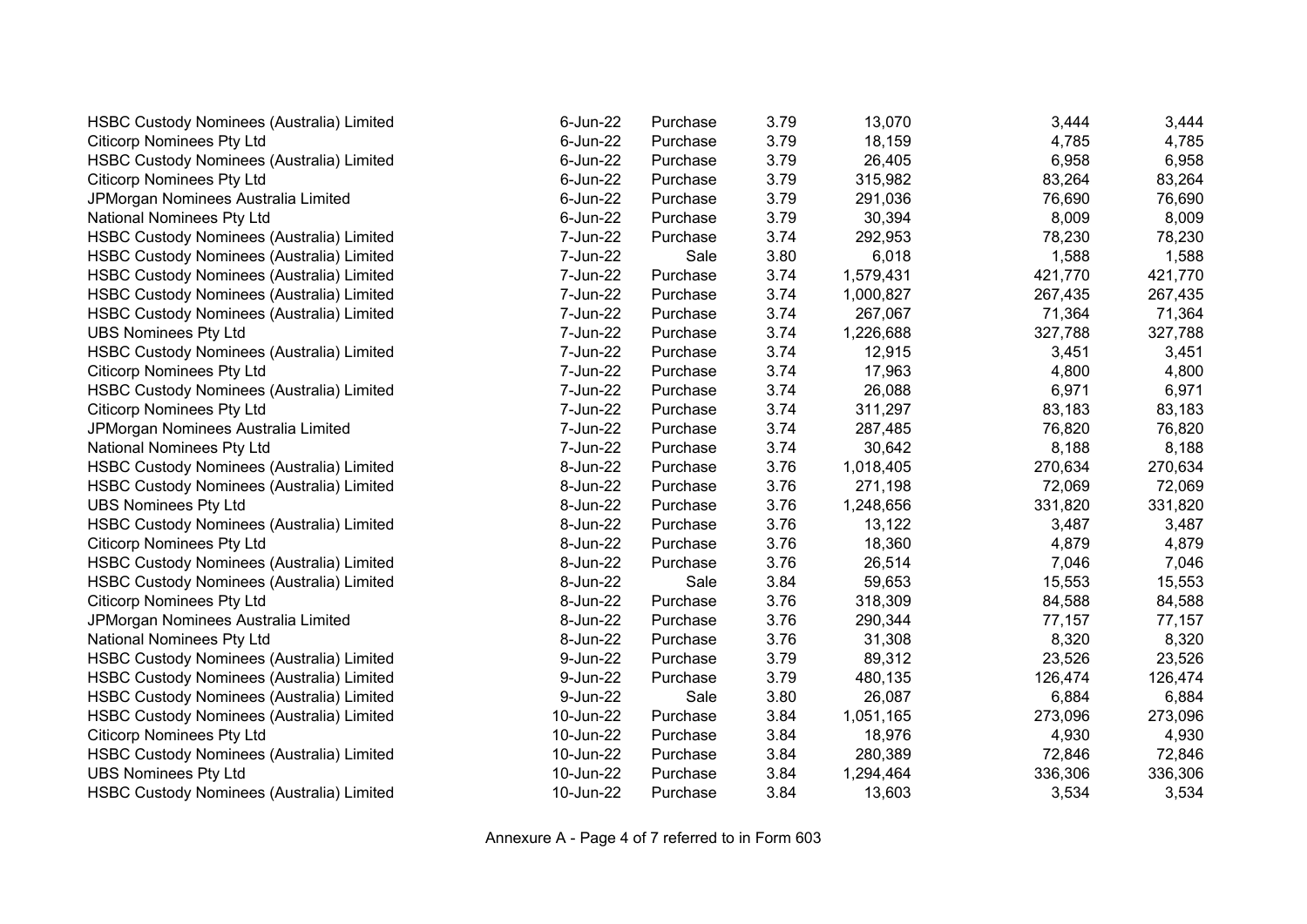| HSBC Custody Nominees (Australia) Limited        | 10-Jun-22 | Sale     | 3.80 | 113,133   | 29,854  | 29,854  |
|--------------------------------------------------|-----------|----------|------|-----------|---------|---------|
| HSBC Custody Nominees (Australia) Limited        | 10-Jun-22 | Purchase | 3.84 | 27,498    | 7,144   | 7,144   |
| HSBC Custody Nominees (Australia) Limited        | 10-Jun-22 | Purchase | 3.84 | 1,000,758 | 260,000 | 260,000 |
| <b>Citicorp Nominees Pty Ltd</b>                 | 10-Jun-22 | Purchase | 3.84 | 327,867   | 85,181  | 85,181  |
| JPMorgan Nominees Australia Limited              | 10-Jun-22 | Purchase | 3.84 | 302,398   | 78,564  | 78,564  |
| National Nominees Pty Ltd                        | 10-Jun-22 | Purchase | 3.84 | 32,328    | 8,399   | 8,399   |
| HSBC Custody Nominees (Australia) Limited        | 14-Jun-22 | Purchase | 3.71 | 162,297   | 43,770  | 43,770  |
| <b>Citicorp Nominees Pty Ltd</b>                 | 14-Jun-22 | Purchase | 3.71 | 2,985     | 805     | 805     |
| <b>HSBC Custody Nominees (Australia) Limited</b> | 14-Jun-22 | Purchase | 3.71 | 43,064    | 11,614  | 11,614  |
| <b>UBS Nominees Pty Ltd</b>                      | 14-Jun-22 | Sale     | 3.71 | 316,481   | 85,352  | 85,352  |
| HSBC Custody Nominees (Australia) Limited        | 14-Jun-22 | Purchase | 3.71 | 2,073     | 559     | 559     |
| HSBC Custody Nominees (Australia) Limited        | 14-Jun-22 | Purchase | 3.71 | 4,227     | 1,140   | 1,140   |
| <b>Citicorp Nominees Pty Ltd</b>                 | 14-Jun-22 | Purchase | 3.71 | 51,741    | 13,954  | 13,954  |
| JPMorgan Nominees Australia Limited              | 14-Jun-22 | Purchase | 3.71 | 46,079    | 12,427  | 12,427  |
| National Nominees Pty Ltd                        | 14-Jun-22 | Purchase | 3.71 | 4,016     | 1,083   | 1,083   |
| <b>HSBC Custody Nominees (Australia) Limited</b> | 15-Jun-22 | Purchase | 3.72 | 485,065   | 130,304 | 130,304 |
| <b>HSBC Custody Nominees (Australia) Limited</b> | 15-Jun-22 | Purchase | 3.68 | 695,114   | 188,539 | 188,539 |
| <b>HSBC Custody Nominees (Australia) Limited</b> | 15-Jun-22 | Purchase | 3.72 | 416,659   | 111,928 | 111,928 |
| <b>HSBC Custody Nominees (Australia) Limited</b> | 15-Jun-22 | Purchase | 3.68 | 501,621   | 136,057 | 136,057 |
| <b>Citicorp Nominees Pty Ltd</b>                 | 15-Jun-22 | Purchase | 3.72 | 8,733     | 2,346   | 2,346   |
| <b>Citicorp Nominees Pty Ltd</b>                 | 15-Jun-22 | Purchase | 3.68 | 12,580    | 3,412   | 3,412   |
| HSBC Custody Nominees (Australia) Limited        | 15-Jun-22 | Purchase | 3.72 | 129,396   | 34,760  | 34,760  |
| HSBC Custody Nominees (Australia) Limited        | 15-Jun-22 | Purchase | 3.68 | 184,714   | 50,101  | 50,101  |
| <b>HSBC Custody Nominees (Australia) Limited</b> | 15-Jun-22 | Purchase | 3.72 | 6,261     | 1,682   | 1,682   |
| <b>HSBC Custody Nominees (Australia) Limited</b> | 15-Jun-22 | Purchase | 3.68 | 8,985     | 2,437   | 2,437   |
| HSBC Custody Nominees (Australia) Limited        | 15-Jun-22 | Purchase | 3.72 | 12,653    | 3,399   | 3,399   |
| HSBC Custody Nominees (Australia) Limited        | 15-Jun-22 | Purchase | 3.68 | 18,084    | 4,905   | 4,905   |
| HSBC Custody Nominees (Australia) Limited        | 15-Jun-22 | Purchase | 3.72 | 77,273    | 20,758  | 20,758  |
| HSBC Custody Nominees (Australia) Limited        | 15-Jun-22 | Purchase | 3.68 | 93,030    | 25,233  | 25,233  |
| <b>HSBC Custody Nominees (Australia) Limited</b> | 15-Jun-22 | Purchase | 3.72 | 232,239   | 62,387  | 62,387  |
| <b>Citicorp Nominees Pty Ltd</b>                 | 15-Jun-22 | Purchase | 3.72 | 151,318   | 40,649  | 40,649  |
| <b>Citicorp Nominees Pty Ltd</b>                 | 15-Jun-22 | Purchase | 3.68 | 216,731   | 58,785  | 58,785  |
| JPMorgan Nominees Australia Limited              | 15-Jun-22 | Purchase | 3.72 | 144,495   | 38,816  | 38,816  |
| JPMorgan Nominees Australia Limited              | 15-Jun-22 | Purchase | 3.68 | 275,794   | 74,805  | 74,805  |
| National Nominees Pty Ltd                        | 15-Jun-22 | Purchase | 3.72 | 14,805    | 3,977   | 3,977   |
| National Nominees Pty Ltd                        | 15-Jun-22 | Purchase | 3.68 | 21,111    | 5,726   | 5,726   |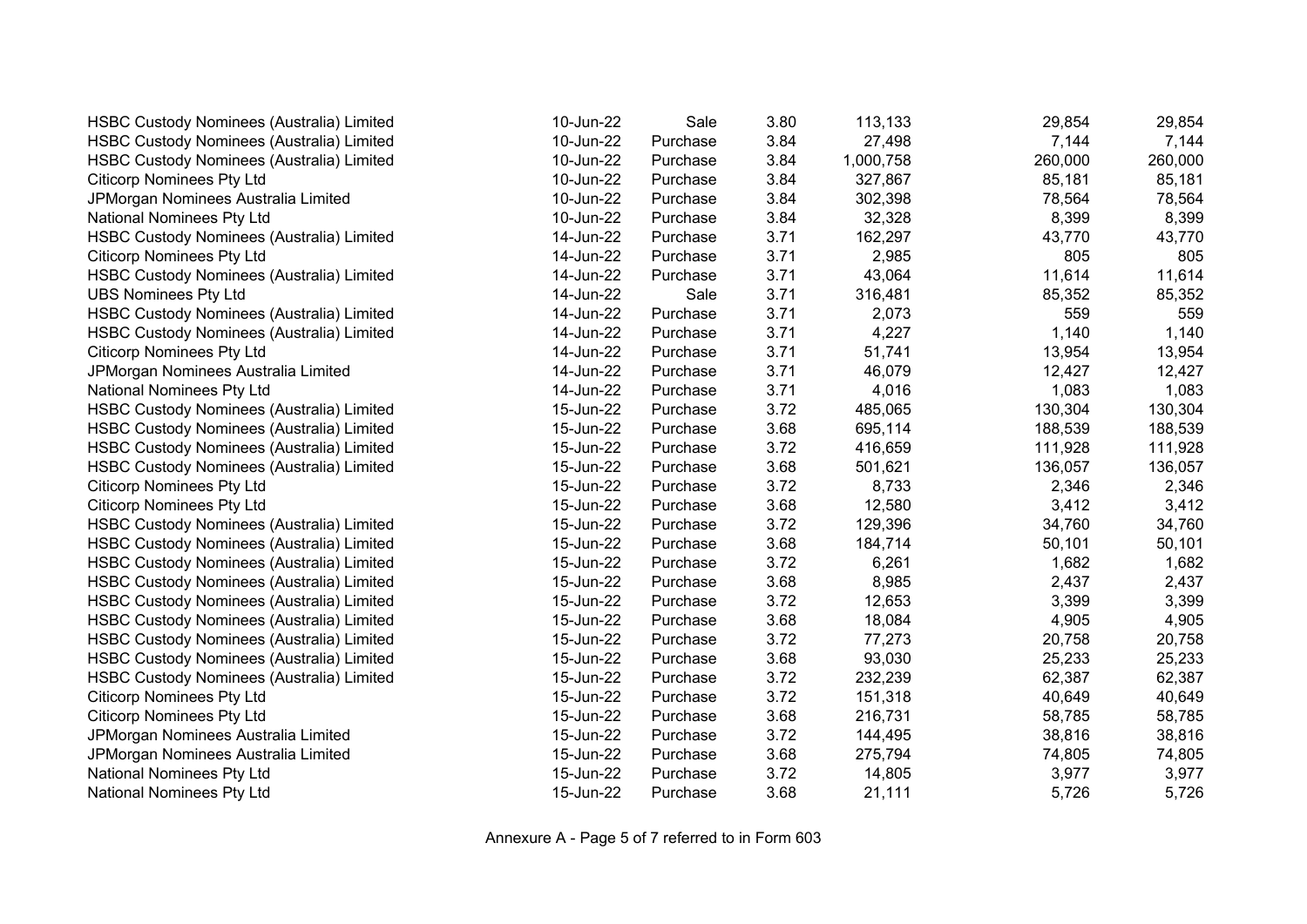| JPMorgan Nominees Australia Limited              | 17-Jun-22 | Purchase | 3.62 | 267,601   | 73,750  | 73,750  |
|--------------------------------------------------|-----------|----------|------|-----------|---------|---------|
| HSBC Custody Nominees (Australia) Limited        | 17-Jun-22 | Purchase | 3.60 | 387,862   | 107,605 | 107,605 |
| <b>HSBC Custody Nominees (Australia) Limited</b> | 17-Jun-22 | Purchase | 3.62 | 927,540   | 255,627 | 255,627 |
| <b>BNP Paribas Nominees Pty Ltd</b>              | 17-Jun-22 | Purchase | 3.60 | 276,141   | 76,610  | 76,610  |
| HSBC Custody Nominees (Australia) Limited        | 17-Jun-22 | Purchase | 3.60 | 476,562   | 132,213 | 132,213 |
| <b>Citicorp Nominees Pty Ltd</b>                 | 17-Jun-22 | Purchase | 3.62 | 16,658    | 4,591   | 4,591   |
| <b>HSBC Custody Nominees (Australia) Limited</b> | 17-Jun-22 | Purchase | 3.62 | 246,610   | 67,965  | 67,965  |
| HSBC Custody Nominees (Australia) Limited        | 17-Jun-22 | Purchase | 3.60 | 484,654   | 134,458 | 134,458 |
| JPMorgan Nominees Australia Limited              | 17-Jun-22 | Purchase | 3.60 | 1,979,281 | 549,114 | 549,114 |
| HSBC Custody Nominees (Australia) Limited        | 17-Jun-22 | Purchase | 3.62 | 24,028    | 6,622   | 6,622   |
| <b>HSBC Custody Nominees (Australia) Limited</b> | 17-Jun-22 | Purchase | 3.62 | 435,419   | 120,000 | 120,000 |
| HSBC Custody Nominees (Australia) Limited        | 17-Jun-22 | Purchase | 3.62 | 12,003    | 3,308   | 3,308   |
| <b>Citicorp Nominees Pty Ltd</b>                 | 17-Jun-22 | Purchase | 3.62 | 289,851   | 79,882  | 79,882  |
| National Nominees Pty Ltd                        | 17-Jun-22 | Purchase | 3.62 | 29,953    | 8,255   | 8,255   |
| JPMorgan Nominees Australia Limited              | 20-Jun-22 | Purchase | 3.68 | 556,165   | 151,171 | 151,171 |
| JPMorgan Nominees Australia Limited              | 20-Jun-22 | Purchase | 3.70 | 14,223    | 3,843   | 3,843   |
| HSBC Custody Nominees (Australia) Limited        | 20-Jun-22 | Purchase | 3.70 | 500,287   | 135,064 | 135,064 |
| HSBC Custody Nominees (Australia) Limited        | 20-Jun-22 | Purchase | 3.70 | 18,224    | 4,924   | 4,924   |
| HSBC Custody Nominees (Australia) Limited        | 20-Jun-22 | Purchase | 3.69 | 596,220   | 161,407 | 161,407 |
| HSBC Custody Nominees (Australia) Limited        | 20-Jun-22 | Purchase | 3.70 | 500,527   | 135,129 | 135,129 |
| <b>HSBC Custody Nominees (Australia) Limited</b> | 20-Jun-22 | Purchase | 3.68 | 35,309    | 9,579   | 9,579   |
| HSBC Custody Nominees (Australia) Limited        | 20-Jun-22 | Purchase | 3.68 | 1,872,875 | 509,066 | 509,066 |
| HSBC Custody Nominees (Australia) Limited        | 20-Jun-22 | Purchase | 3.70 | 47,896    | 12,941  | 12,941  |
| <b>BNP Paribas Nominees Pty Ltd</b>              | 20-Jun-22 | Purchase | 3.70 | 12,976    | 3,506   | 3,506   |
| HSBC Custody Nominees (Australia) Limited        | 20-Jun-22 | Purchase | 3.69 | 732,573   | 198,320 | 198,320 |
| HSBC Custody Nominees (Australia) Limited        | 20-Jun-22 | Purchase | 3.70 | 614,998   | 166,033 | 166,033 |
| HSBC Custody Nominees (Australia) Limited        | 20-Jun-22 | Purchase | 3.68 | 43,382    | 11,769  | 11,769  |
| <b>HSBC Custody Nominees (Australia) Limited</b> | 20-Jun-22 | Purchase | 3.70 | 614,702   | 165,953 | 165,953 |
| HSBC Custody Nominees (Australia) Limited        | 20-Jun-22 | Purchase | 3.70 | 22,392    | 6,050   | 6,050   |
| <b>Citicorp Nominees Pty Ltd</b>                 | 20-Jun-22 | Purchase | 3.68 | 33,726    | 9,167   | 9,167   |
| <b>Citicorp Nominees Pty Ltd</b>                 | 20-Jun-22 | Purchase | 3.70 | 862       | 233     | 233     |
| National Nominees Pty Ltd                        | 20-Jun-22 | Purchase | 3.68 | 57,522    | 15,635  | 15,635  |
| HSBC Custody Nominees (Australia) Limited        | 20-Jun-22 | Purchase | 3.68 | 500,857   | 136,138 | 136,138 |
| HSBC Custody Nominees (Australia) Limited        | 20-Jun-22 | Purchase | 3.70 | 12,809    | 3,461   | 3,461   |
| HSBC Custody Nominees (Australia) Limited        | 20-Jun-22 | Purchase | 3.69 | 745,010   | 201,687 | 201,687 |
| <b>HSBC Custody Nominees (Australia) Limited</b> | 20-Jun-22 | Purchase | 3.70 | 625,436   | 168,851 | 168,851 |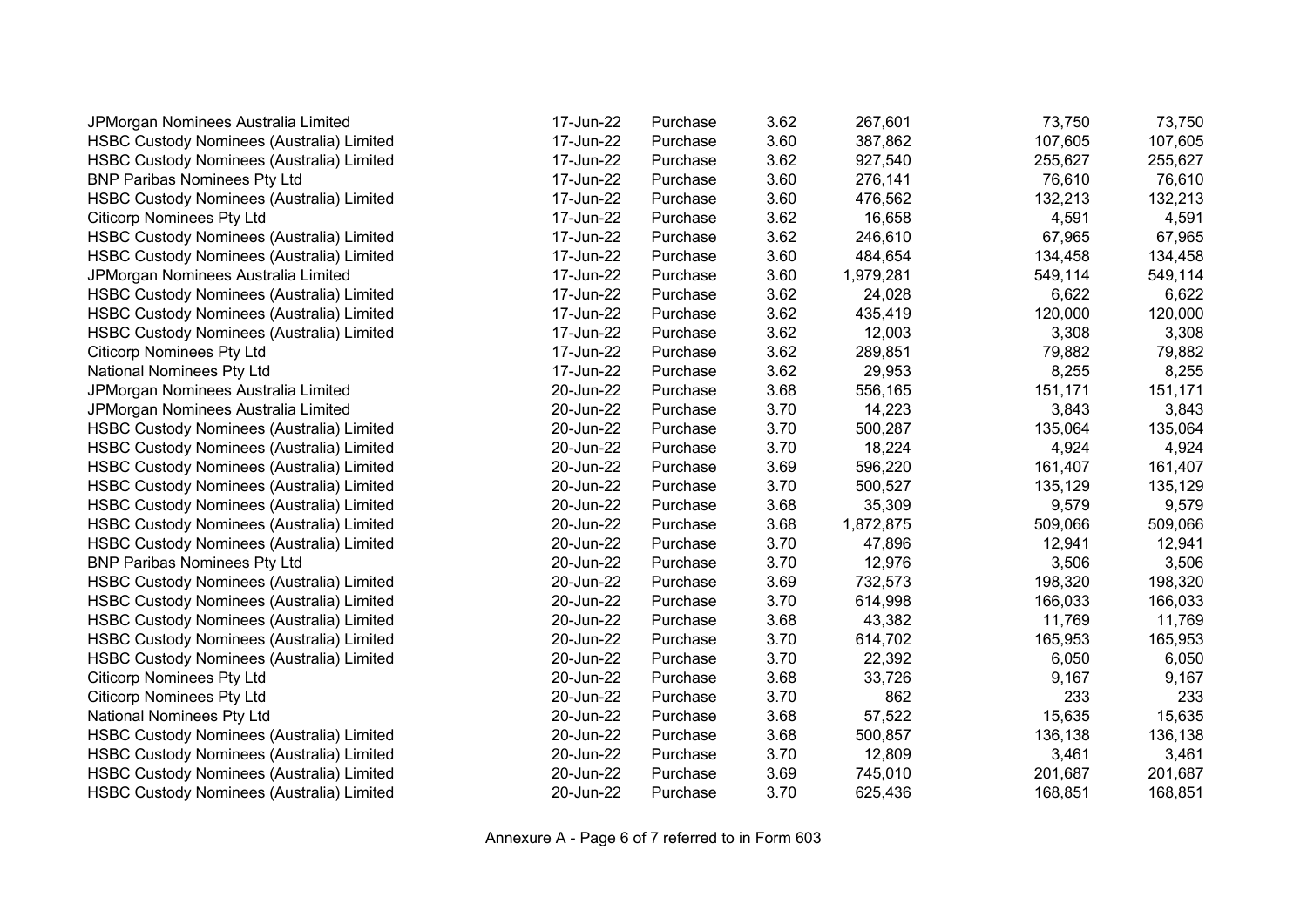| HSBC Custody Nominees (Australia) Limited | 20-Jun-22 | Purchase | 3.68 | 44,119    | 11,969  | 11,969  |
|-------------------------------------------|-----------|----------|------|-----------|---------|---------|
| HSBC Custody Nominees (Australia) Limited | 20-Jun-22 | Purchase | 3.70 | 625,136   | 168,770 | 168,770 |
| HSBC Custody Nominees (Australia) Limited | 20-Jun-22 | Purchase | 3.70 | 22,773    | 6,153   | 6,153   |
| JPMorgan Nominees Australia Limited       | 20-Jun-22 | Purchase | 3.69 | 3,042,548 | 823,670 | 823,670 |
| JPMorgan Nominees Australia Limited       | 20-Jun-22 | Purchase | 3.70 | 2,554,234 | 689,575 | 689,575 |
| JPMorgan Nominees Australia Limited       | 20-Jun-22 | Purchase | 3.68 | 180,182   | 48,881  | 48,881  |
| JPMorgan Nominees Australia Limited       | 20-Jun-22 | Purchase | 3.70 | 2,552,993 | 689,240 | 689,240 |
| JPMorgan Nominees Australia Limited       | 20-Jun-22 | Purchase | 3.70 | 92,997    | 25,127  | 25,127  |
| HSBC Custody Nominees (Australia) Limited | 20-Jun-22 | Purchase | 3.68 | 48,810    | 13,267  | 13,267  |
| HSBC Custody Nominees (Australia) Limited | 20-Jun-22 | Purchase | 3.70 | 1,247     | 337     | 337     |
| <b>BNP Paribas Nominees Pty Ltd</b>       | 20-Jun-22 | Purchase | 3.69 | 424,487   | 114,916 | 114,916 |
| <b>BNP Paribas Nominees Pty Ltd</b>       | 20-Jun-22 | Purchase | 3.70 | 356,357   | 96,207  | 96,207  |
| <b>BNP Paribas Nominees Pty Ltd</b>       | 20-Jun-22 | Purchase | 3.68 | 25,139    | 6,820   | 6,820   |
| <b>BNP Paribas Nominees Pty Ltd</b>       | 20-Jun-22 | Purchase | 3.70 | 356,183   | 96,160  | 96,160  |
| HSBC Custody Nominees (Australia) Limited | 20-Jun-22 | Purchase | 3.68 | 24,186    | 6,574   | 6,574   |
| HSBC Custody Nominees (Australia) Limited | 20-Jun-22 | Purchase | 3.70 | 618       | 167     | 167     |
| <b>Citicorp Nominees Pty Ltd</b>          | 20-Jun-22 | Purchase | 3.68 | 584,902   | 158,982 | 158,982 |
| <b>Citicorp Nominees Pty Ltd</b>          | 20-Jun-22 | Purchase | 3.70 | 14,960    | 4,042   | 4,042   |
| National Nominees Pty Ltd                 | 20-Jun-22 | Purchase | 3.70 | 1,469     | 397     | 397     |